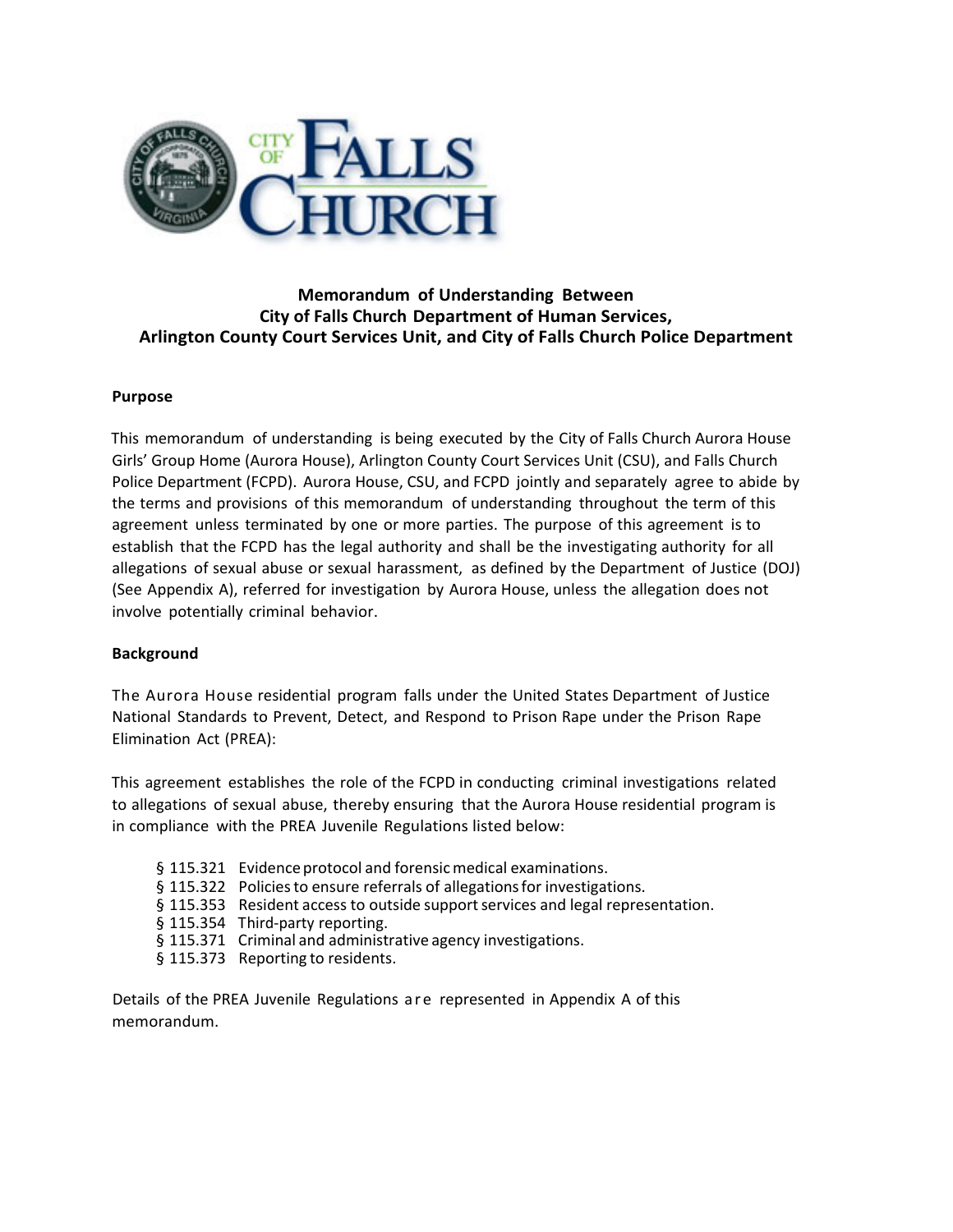### **General Agreement**

- 1. FCPD shall identify qualified persons to respond to and conduct initial investigations into all allegations of sexual harassment or sexual abuse.
- 2. FCPD will be responsible for conducting criminal investigations into any allegations of a sexual assault that occurs at or is reported from Aurora House.
- 3. Upon the request of Aurora House or CSU, Aurora House will provide detectives unrestricted access to any physical area under their control in order to conduct their criminal investigation.
- 4. A resident of the residential programs may obtain access to outside victim advocates for emotional support services related to sexual abuse by calling Doorways 24/7 hotline at 703‐ 237‐0881.
- 5. Upon conclusion of the criminal investigation, the FCPD will provide a copy of the case file to the DHS, CSU, and FCPD for its administrative investigation. Law enforcement records concerning juveniles are confidential pursuant to Va. Code Ann. 16.1‐301, and are not to be open to inspection or disclosed except as provided in Va. Code Ann. 16.1‐301.

### **Release of Public Information**

- 1. The City of Falls Church will be responsible for the release of any information to the public concerning the criminal investigation.
- 2. The City of Falls Church will be responsible for the release of any information to the public concerning its administrative investigation.
- 3. Law enforcement records concerning juveniles are confidential pursuant to Va. Code Ann. 16.1‐301 and are not to be open to inspection or disclosed except as provided in Va. Code Ann. 16.1‐301. With the exception of criminal incident information related to felony offenses, criminal investigative files, including but not limited to police reports, are exempt from mandatory disclosure under the Virginia Freedom of Information Act (VFOIA), Va. Code Ann.  $\S$  2.2-3706(A)(2)(a). The DHS, CSU, and FCPD will refer any VFOIA requests for criminal investigation information and materials to the City of Falls Church, City Clerk. City of Falls Church FOIA information can be found at: http://www.fallschurchva.gov/387/Freedom‐of‐Information‐Act‐FOIA‐Request

#### **Notification Procedures**

- 1. Aurora House or CSU shall immediately notify the FCPD Dispatcher when an allegation of a sexual assault has been reported and a referral determination has been made.
- 2. Upon being notified of an incident, FCPD Dispatch will dispatch patrol officers to identify the scene, identify witnesses, preserve evidence to be collected, and contact the FCPD on‐ call supervisor. During normal business hours, Aurora House or CSU may directly notify the FCPD on‐call supervisor.
- 3. The lead detective assigned to the case will be responsible for notifying the Victim Service Section (VSS) of the FCPD to have a VSS Specialist accompany the victim during the investigative process.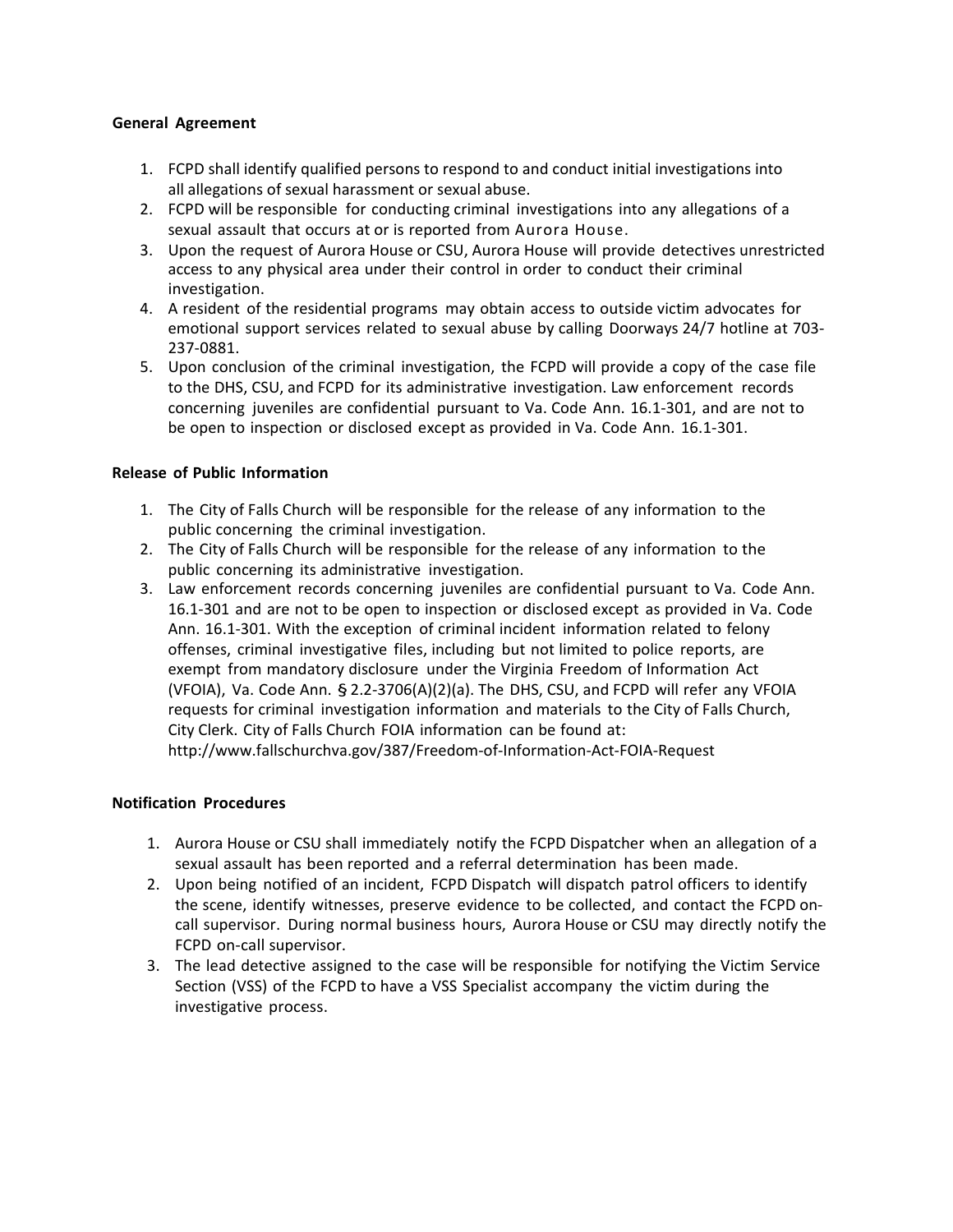### **Termination**

This MOU may be terminated by Aurora House, CSU or FCPD by giving thirty (30) days written notice to the other departments.

#### **Participating Agencies**

The Chief, FCPD representing the investigating authority of the City of Falls Church as stipulated in Purpose, shall ensure that all applicable requirements of the PREA Juvenile Regulations presented in Appendix A of this memorandum are satisfied. By signing this MOU, the City of Falls Church agrees to follow the PREA Juvenile Regulations set forth above under "Background" to the extent that such regulations are applicable to the agency responsible for criminal investigations regarding allegations of sexual abuse. Signatures contained on this MOU acknowledge the participation by the department represented and affirmation that the participating department and all members of that department will adhere to this MOU to their best ability.

**Mary Sav** 

Chief **Falls Church Police Department** 

**Earl Conklin Director** Arlington/Falls Church Court-Services Unit

**Nancy Vincent** 

**Director Falls Church Department of Human Services** 

**Teresa Vaughan Group Home Manager** Aurora House

Date

 $20$ Date

 $3$ legliz **Date**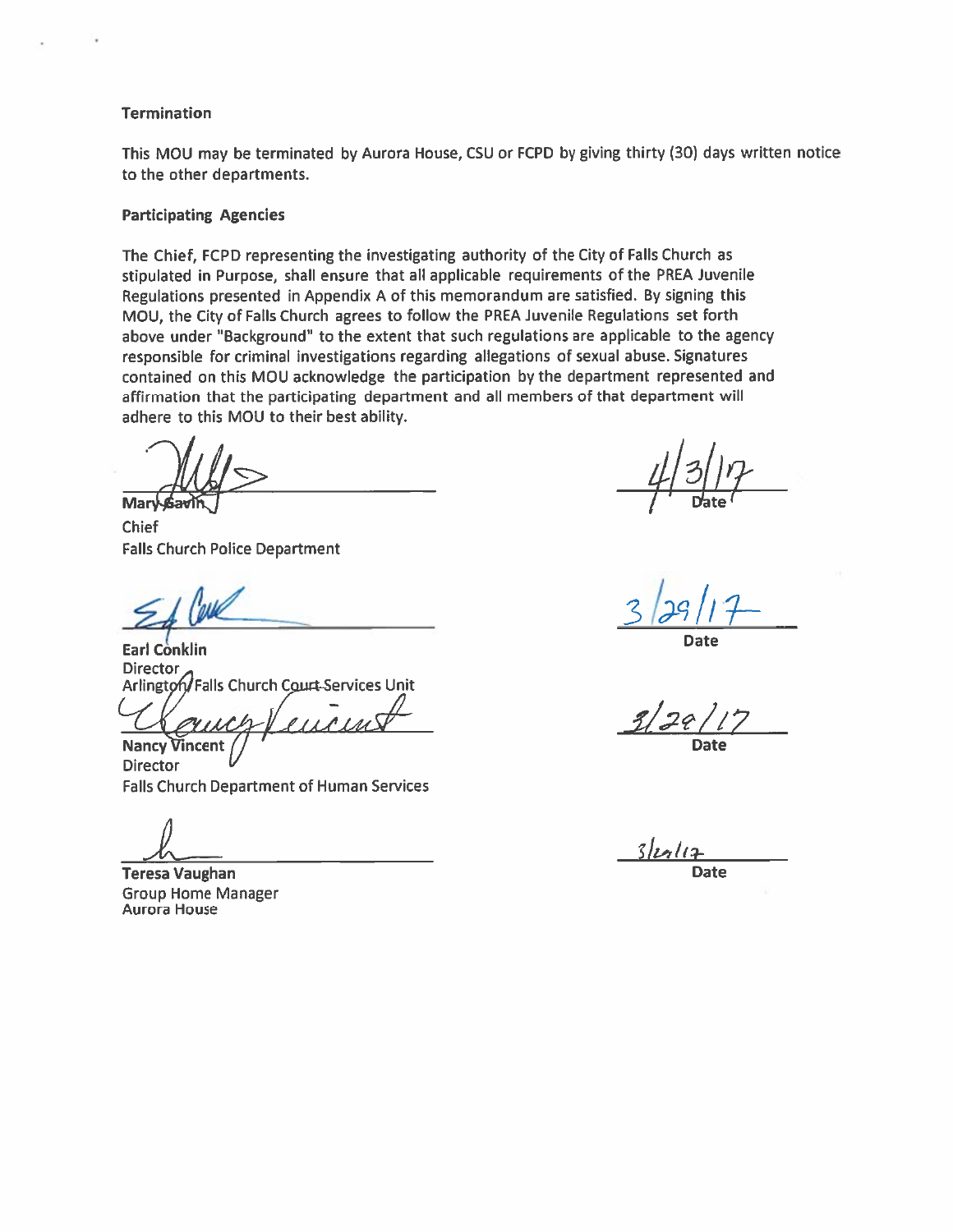### **Appendix A**

#### § 115.6 Definitions related to sexual abuse.

For purposes of this part, the term -

Sexual abuse includes -

- 1. Sexual abuse of an inmate, detainee, or resident by another inmate, detainee, or resident; and
- 2. Sexual abuse of an inmate, detainee, or resident by a staff member, contractor, or volunteer.
- 3. Sexual abuse of an inmate, detainee, or resident by another inmate, detainee, or resident includes any of the following acts, if the victim does not consent, is coerced into such act by overt or implied threats of violence, or is unable to consent or refuse:
	- a. Contact between the penis and the vulva or the penis and the anus, including penetration, however slight;
	- b. Contact between the mouth and the penis, vulva, or anus;
	- c. Penetration of the anal or genital opening of another person, however slight, by a hand, finger, object, or other instrument; and
	- d. Any other intentional touching, either directly or through the clothing, of the genitalia, anus, groin, breast, inner thigh, or the buttocks of another person, excluding contact incidental to a physical altercation.

Sexual abuse of an inmate, detainee, or resident by a staff member, contractor, or volunteer includes any of the following acts, with or without consent of the inmate, detainee, or resident:

- 1. Contact between the penis and the vulva or the penis and the anus, including penetration, however slight;
- 2. Contact between the mouth and the penis, vulva, or anus;
- 3. Contact between the mouth and any body part where the staff member, contractor, or volunteer has the intent to abuse, arouse, or gratify sexual desire;
- 4. Penetration of the anal or genital opening, however slight, by a hand, finger, object, or other instrument, that is unrelated to official duties or where the staff member, contractor, or volunteer has the intent to abuse, arouse, or gratify sexual desire;
- 5. Any other intentional contact, either directly or through the clothing, of or with the genitalia, anus, groin, breast, inner thigh, or the buttocks, that is unrelated to official duties or where the staff member, contractor, or volunteer has the intent to abuse, arouse, or gratify sexual desire;
- 6. Any attempt, threat, or request by a staff member, contractor, or volunteer to engage in the activities described in paragraphs (1)-(5) of this section;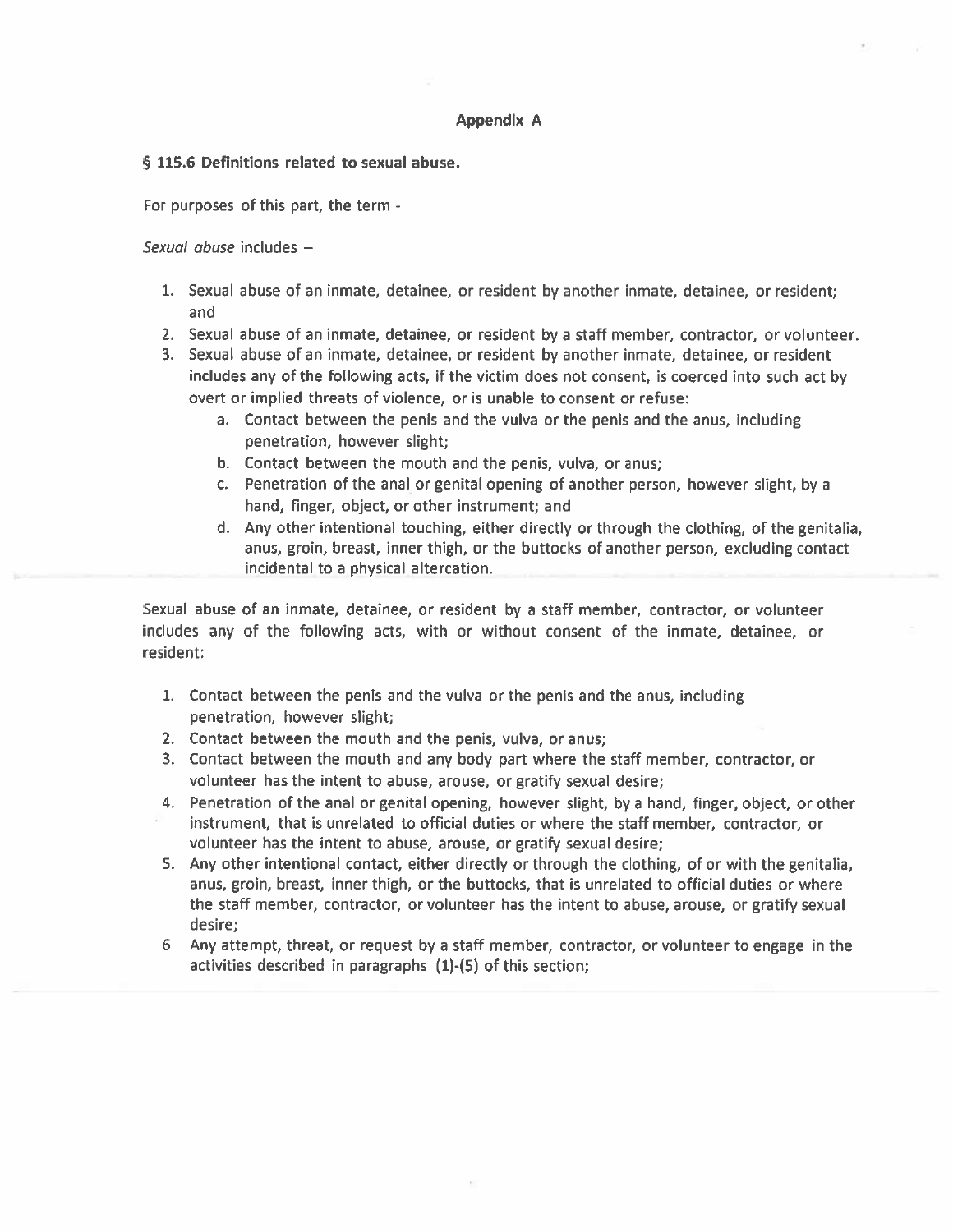- 7. Any display by a staff member, contractor, or volunteer of his or her uncovered genitalia, buttocks, or breast in the presence of an inmate, detainee, or resident, and
- 8. Voveurism by a staff member, contractor, or volunteer means an invasion of privacy of an inmate, detainee, or resident by staff for reasons unrelated to official duties, such as peering at an inmate who is using a toilet in his or her cell to perform bodily functions; requiring an inmate to expose his or her buttocks, genitals, or breasts; or taking images of all or part of an inmate's naked body or of an inmate performing bodily functions.

Sexual harassment includes -

- 1. Repeated and unwelcome sexual advances, requests for sexual favors, or verbal comments, gestures, or actions of a derogatory or offensive sexual nature by one inmate, detainee, or resident directed toward another; and
- 2. Repeated verbal comments or gestures of a sexual nature to an inmate, detainee, or resident by a staff member, contractor, or volunteer, including demeaning references to gender, sexually suggestive or derogatory comments about body or clothing, or obscene language or gestures.

## § 115.321 Evidence protocol and forensic or medical examinations.

- 1. To the extent the agency is responsible for investigating allegations of sexual abuse, the agency shall follow a uniform evidence protocol that maximizes the potential for obtaining usable physical evidence for administrative proceedings and criminal prosecutions.
- 2. The protocol shall be developmentally appropriate for youth and, as appropriate, shall be adapted from or otherwise based on the most recent edition of the U.S. Department of Justice's Office on Violence Against Women publication, "A National Protocol for Sexual Assault Medical Forensic Examinations, Adults/Adolescents," or similarly comprehensive and authoritative protocols developed after 2011.
- 3. The agency shall offer all residents who experience sexual abuse access to forensic medical examinations whether on-site or at an outside facility, without financial cost, where evidentiarily or medically appropriate. Such examinations shall be performed by Sexual Assault Forensic Examiners (SAFEs) or Sexual Assault Nurse Examiners (SANEs) where possible. If SAFEs or SANEs cannot be made available, the examination can be performed by other qualified medical practitioners. The agency shall document its efforts to provide SAFEs or SANEs.
- 4. The agency shall attempt to make available to the victim a victim advocate from a rape crisis center. If a rape crisis center is not available to provide victim advocate services, the agency shall make available to provide these services a qualified staff member from a communitybased organization or a qualified agency staff member. Agencies shall document efforts to secure services from rape crisis centers. For the purpose of this standard, a rape crisis center refers to an entity that provide intervention and related assistance, such as the services specified in 42 U.S.C.  $14043g(b)(2)(C)$ , to victims of sexual assault of all ages. The agency may utilize a rape crisis center that is part of a governmental unit as long as the center is not part of the criminal justice system (such as a law enforcement agency) and offers a comparable level of confidentiality as a nongovernmental entity that provides similar victim services.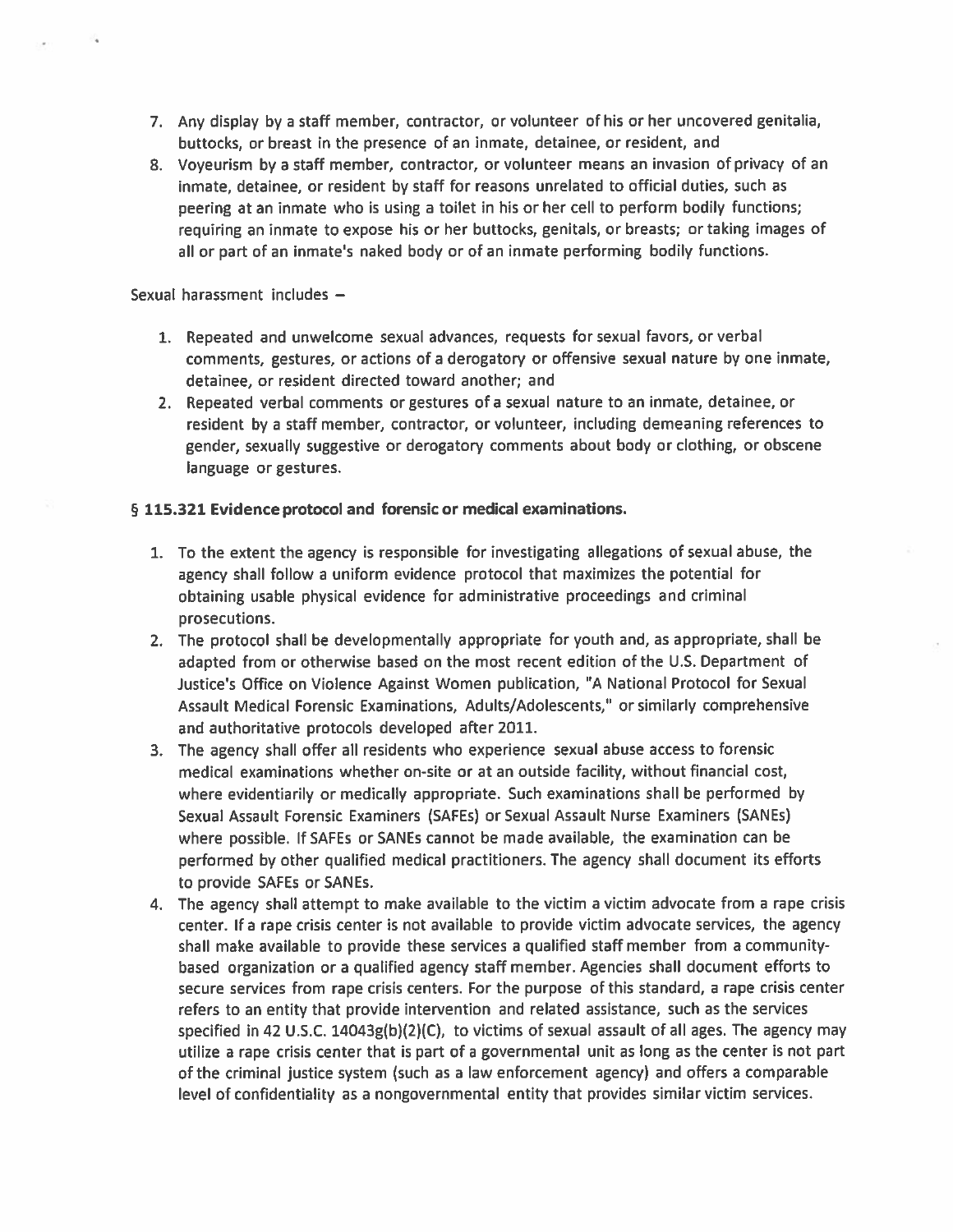- 5. As requested by the victim, the victim advocate, qualified agency staff member, or qualified community-based organization staff member shall accompany and support the victim through the forensic medical examination process and investigatory interviews and shall provide emotional support, crisis intervention, information, and referrals.
- 6. To the extent the agency itself is not responsible for investigating allegations of sexual abuse, the agency shall request that the investigating agency follow the requirements of paragraphs (a) through (e) of this section.
- 7. The requirements of paragraphs (a) through (f) of this section shall also apply to:
	- i. Any State entity outside of the agency that is responsible for investigating allegations of sexual abuse in juvenile facilities; and
	- ii. Any Department of Justice component that is responsible for investigating allegations of sexual abuse in juvenile facilities.
- 8. For the purposes of this standard, a qualified agency staff member or a qualified communitybased staff member shall be an individual who has been screened for appropriateness to serve in this role and has received education concerning sexual assault and forensic examination issues in general.

## § 115.322 Policies to ensure referrals of allegations for investigations.

- 1. The agency shall ensure that an administrative or criminal investigation is completed for all allegations of sexual abuse and sexual harassment.
- 2. The agency shall have in place a policy to ensure that allegations of sexual abuse or sexual harassment are referred for investigation to an agency with the legal authority to conduct criminal investigations, unless the allegation does not involve potentially criminal behavior. The agency shall publish such policy on its website or, if it does not have one, make the policy available through other means. The agency shall document all such referrals.
- 3. If a separate entity is responsible for conducting criminal investigations, such publication shall describe the responsibilities of both the agency and the investigating entity.
- 4. Any State entity responsible for conducting administrative or criminal investigations of sexual abuse or sexual harassment in juvenile facilities shall have in place a policy governing the conduct of such investigations.
- 5. Any Department of Justice component responsible for conducting administrative or criminal investigations of sexual abuse or sexual harassment in juvenile facilities shall have in place a policy governing the conduct of such investigations.

## § 115.353 Resident access to outside support services and legal representation.

- 1. The facility shall provide residents with access to outside victim advocates for emotional support services related to sexual abuse, by providing, posting, or otherwise making accessible mailing addresses and telephone numbers, including toll free hotline numbers where available, of local, State, or national victim advocacy or rape crisis organizations, and, for persons detained solely for civil immigration purposes, immigrant services agencies. The facility shall enable reasonable communication between residents and these organizations and agencies, in as confidential a manner as possible.
- 2. The facility shall inform residents, prior to giving them access, of the extent to which such communications will be monitored and the extent to which reports of abuse will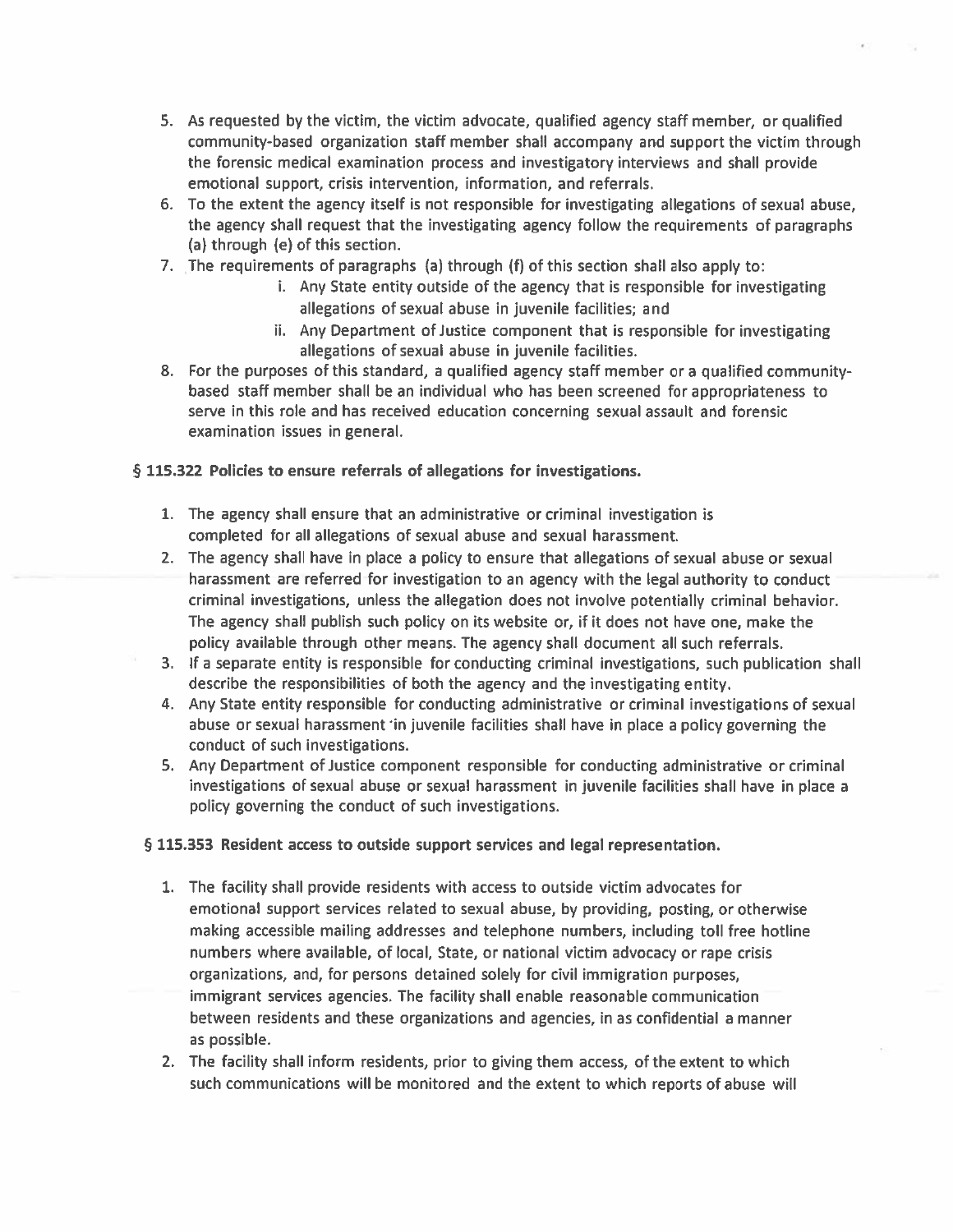be forwarded to authorities in accordance with mandatory reporting laws.

- 3. The agency shall maintain or attempt to enter into memoranda of understanding or other agreements with community service providers that are able to provide residents with confidential emotional support services related to sexual abuse. The agency shall maintain copies of agreements or documentation showing attempts to enter into such agreements.
- 4. The facility shall also provide residents with reasonable and confidential access to their attorneys or other legal representation and reasonable access to parents or legal guardians.

### § 115.354 Third-party reporting.

The agency shall establish a method to receive third-party reports of sexual abuse and sexual harassment and shall distribute publicly information on how to report sexual abuse and sexual harassment on behalf of a resident.

### § 115.371 Criminal and administrative agency investigations.

- 1. When the agency conducts its own investigations into allegations of sexual abuse and sexual harassment, it shall do so promptly, thoroughly, and objectively for all allegations, including third-party and anonymous reports.
- 2. Where sexual abuse is alleged, the agency shall use investigators who have received special training in sexual abuse investigations involving juvenile victims pursuant to § 115.334.
- 3. Investigators shall gather and preserve direct and circumstantial evidence, including any available physical and DNA evidence and any available electronic monitoring data; shall interview alleged victims, suspected perpetrators, and witnesses; and shall review prior complaints and reports of sexual abuse involving the suspected perpetrator.
- 4. The agency shall not terminate an investigation solely because the source of the allegation recants the allegation.
- 5. When the quality of evidence appears to support criminal prosecution, the agency shall conduct compelled interviews only after consulting with prosecutors as to whether compelled interviews may be an obstacle for subsequent criminal prosecution.
- 6. The credibility of an alleged victim, suspect, or witness shall be assessed on an individual basis and shall not be determined by the person's status as resident or staff. No agency shall require a resident who alleges sexual abuse to submit to a polygraph examination or other truth-telling device as a condition for proceeding with the investigation of such an allegation.
- 7. Administrative investigations:
	- i. Shall include an effort to determine whether staff actions or failures to act contributed to the abuse; and
	- ii. Shall be documented in written reports that include a description of the physical and testimonial evidence, the reasoning behind credibility assessments, and investigative facts and findings.
- 8. Criminal investigations shall be documented in a written report that contains a thorough description of physical, testimonial, and documentary evidence and attaches copies of all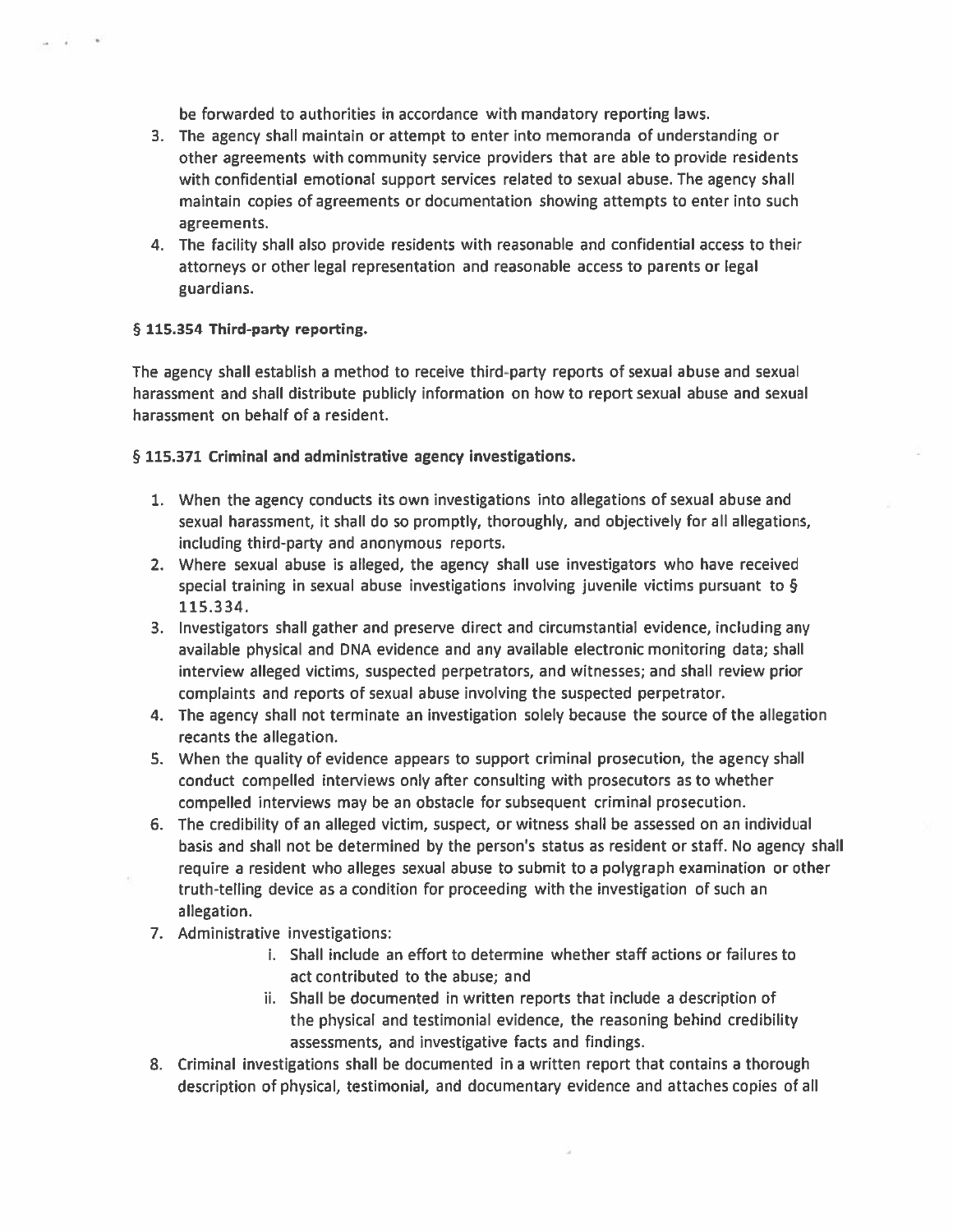documentary evidence where feasible.

- 9. Substantiated allegations of conduct that appears to be criminal shall be referred for prosecution.
- 10. The agency shall retain all written reports referenced in paragraphs (g) and (h) of this section for as long as the alleged abuser is incarcerated or employed by the agency, plus five years, unless the abuse was committed by a juvenile resident and applicable law requires a shorter period of retention.
- 11. The departure of the alleged abuser or victim from the employment or control of the facility or agency shall not provide a basis for terminating an investigation.
- 12. Any State entity or Department of Justice component that conducts such investigations shall do so pursuant to the above requirements.
- 13. When outside agencies investigate sexual abuse, the facility shall cooperate with outside investigators and shall endeavor to remain informed about the progress of the investigation.

### § 115.373 Reporting to residents.

- 1. Following an investigation into a resident's allegation of sexual abuse suffered in an agency facility, the agency shall inform the resident as to whether the allegation has been determined to be substantiated, unsubstantiated, or unfounded.
- 2. If the agency did not conduct the investigation, it shall request the relevant information from the investigative agency in order to inform the resident.
- 3. Following a resident's allegation that a staff member has committed sexual abuse against the resident, the agency shall subsequently inform the resident (unless the agency has determined that the allegation is unfounded) whenever:
	- i. The staff member is no longer posted within the resident's unit; (2) The staff member is no longer employed at the facility;
	- ii. The agency learns that the staff member has been indicted on a charge related to sexual abuse within the facility; or
	- iii. The agency learns that the staff member has been convicted on a charge related to sexual abuse within the facility.
- 4. Following a resident's allegation that he or she has been sexually abused by another resident, the agency shall subsequently inform the alleged victim whenever:
	- i. The agency learns that the alleged abuser has been indicted on a charge related to sexual abuse within the facility; or
	- ii. The agency learns that the alleged abuser has been convicted on a charge related to sexual abuse within the facility.
- 5. All such notifications or attempted notifications shall be documented.
- 6. An agency's obligation to report under this standard shall terminate if the resident is released from the agency's custody.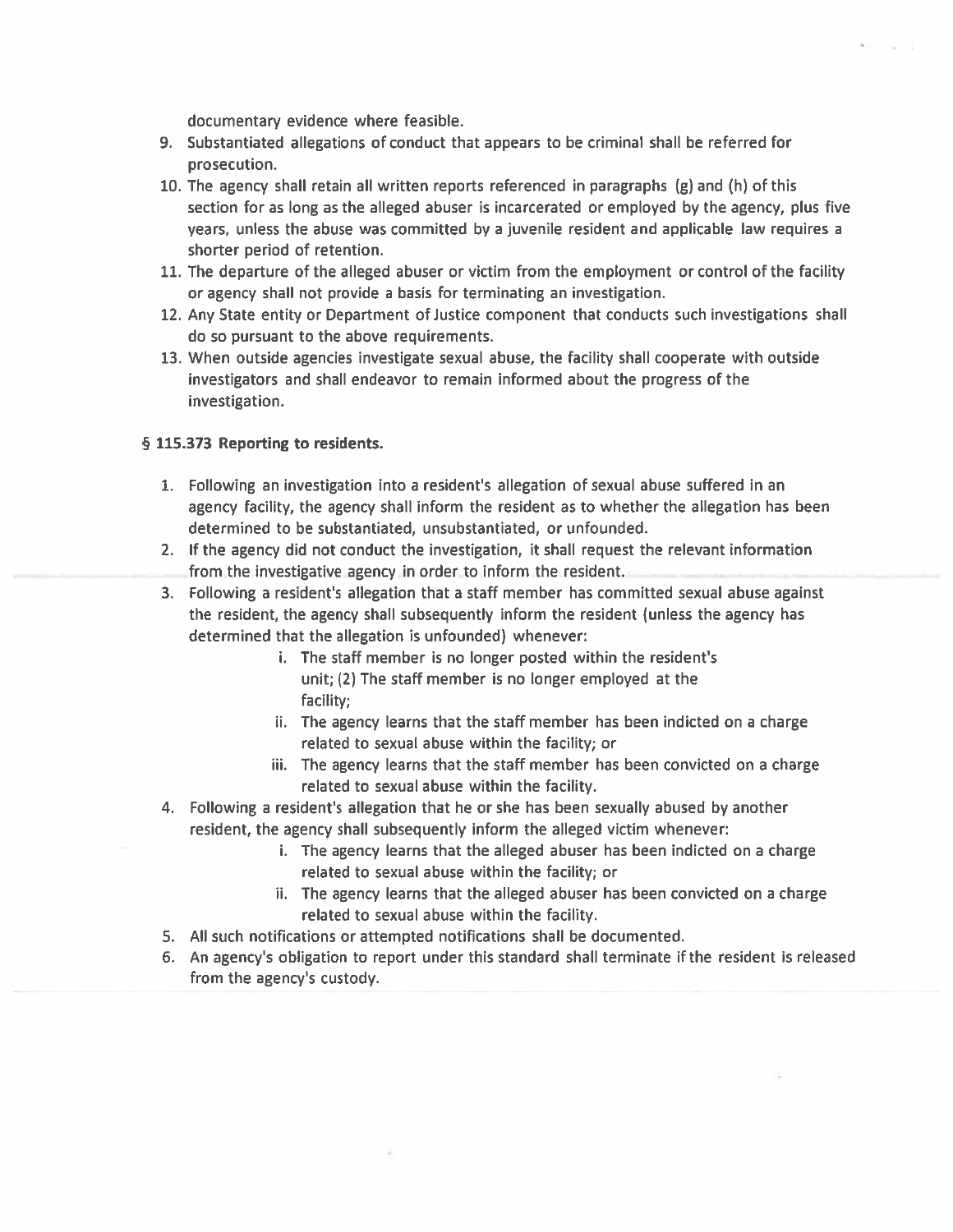

## Memorandum of Understanding Between City of Falls Church Department of Human Services, Arlington County Court Service Unit, and Doorways for Women and Families

#### ł. **Purpose**

This memorandum of understanding is being executed by the City of Falls Church Department of Human Services (DHS), Arlington County Court Services Unit (CSU), and Doorways for Women and Families. DHS. CSU and Doorways for Women and Families (Doorways) jointly and separately agree to abide by the terms and provisions of this memorandum of understanding throughout the term of this agreement unless terminated by one or more parties per section VI Termination. The purpose of this agreement is to establish that Doorways 24/7 Domestic and Sexual Violence Hotline and Accompaniment services and Counseling services (Revive) will provide victim advocacy and emotional support services to residents' that report being victims of sexual assault while at Aurora House. There is an understanding between DHS, CSU, and Doorways that Doorways staff is identified as mandated reporters and as such have an obligation to report sexual abuse of a minor to the appropriate legal and social service authorities, at which point their role will be limited.

#### $\mathbf{II}$ **Background**

The Aurora House residential program falls under the United States Department of Justice National Standards to Prevent, Detect, and Respond to Prison Rape under the Prison Rape **Elimination Act (PREA):** 

This agreement establishes the role of Doorways in providing victim support services via hotline and hospital accompaniment to residents' of sexual assault and counseling and emotional support via Doorways-Revive Counseling program, thereby ensuring that the Aurora House residential program is in compliance with the PREA Juvenile Regulations listed below:

| § 115.321 (d-e; h)    | <b>Evidence Protocol and Forensic Medical Examinations</b>                            |
|-----------------------|---------------------------------------------------------------------------------------|
| $$115.351(b-e)$       | <b>Resident Reporting</b>                                                             |
| $$115.353 (a-c)$      | Resident Access to Outside Support Services and Legal Representation                  |
| § 115.354             | <b>Third-Party Reporting</b>                                                          |
| $$115.382$ (a, d)     | Access to emergency medical and mental health services                                |
| $5115.383$ (a-c; g-h) | Ongoing medical and mental health care for sexual abuse victims and<br><b>abusers</b> |

Details of the PREA Juvenile Regulations are represented in Appendix A of this memorandum.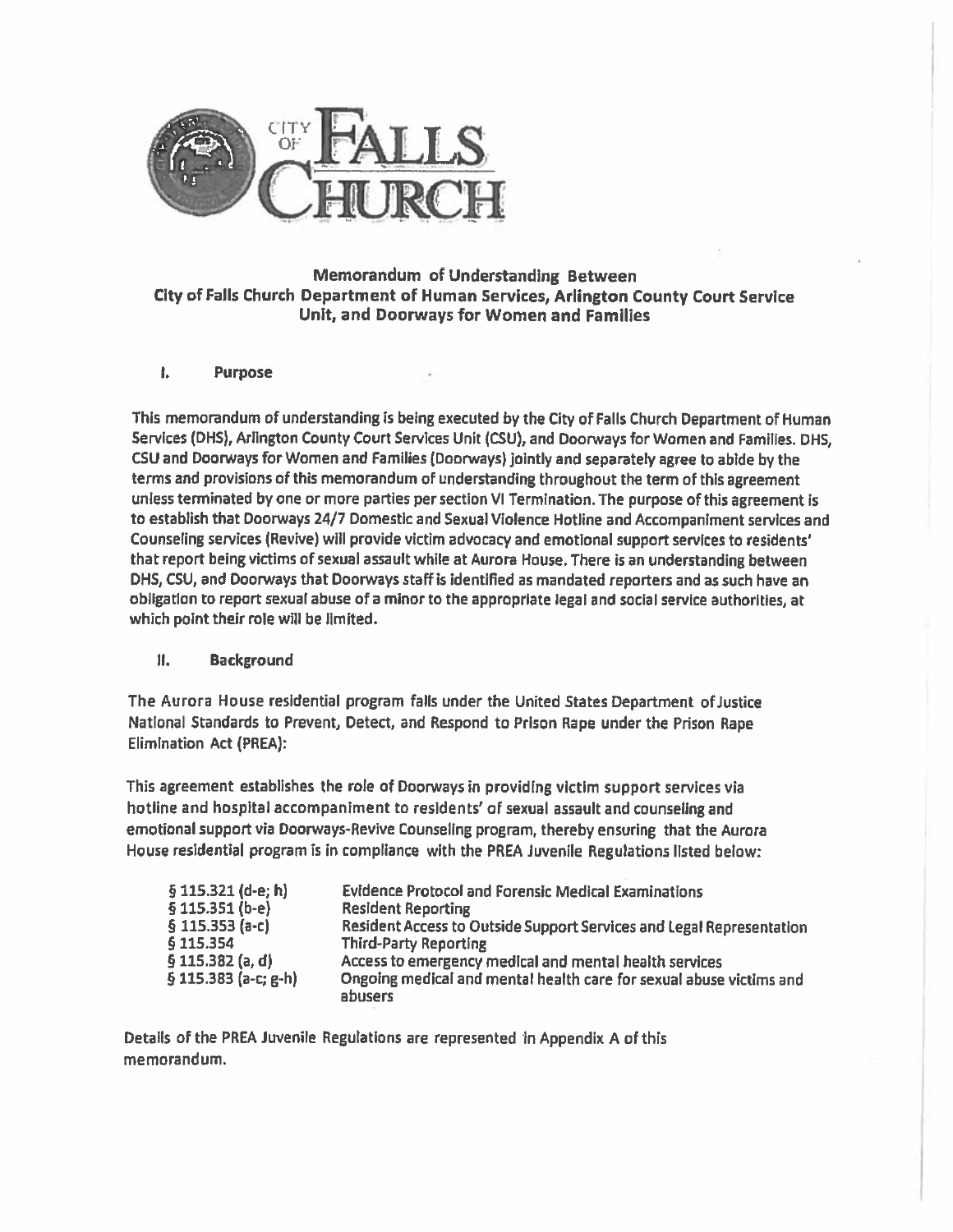#### Ш. **General Agreement**

- 1. The DHS, CSU, and Doorways shall identify qualified persons to respond to and provide victim advocacy and emotional support services in all aspects of an alleged sexual assault and/or investigation involving any resident at the Aurora House.
- 2. Doorways will be responsible for providing free, confidential victim services 24/7 hotline access to Aurora House residents who are victims of an alleged sexual assault; Aurora House residents will be able to report an incident via snail mail to Doorways-Revive counseling program Residents are afforded access to a confidential location within the facility, where the phone will be programmed to allow outgoing phone calls to be made to Doorways only. Residents are educated on this procedure at intake and posters with instructions/contact information are displayed throughout the facility.
- 3. Doorways will offer, at the residents' request, hospital accompaniment to forensic medical exams and can provide additional referrals to the court advocate for legalrelated support services when appropriate. Upon notification of an allegation, Aurora House Staff will ask residents whether they require accompaniment services. Residents will be transported to INOVA Fairfax Hospital; transportation will be coordinated by Aurora House.
- 4. Doorways will offer trauma focused counseling services pertinent to sexual assault survivors as requested by any Aurora House resident who was the victim of an alleged sexual assault at Doorways-Revive counseling center in Arlington County.
- 5. The above mentioned agreement and available services applies to cases involving peer-peer sexual assault. In the event the sexual assault involves a caregiver, Doorways will report this incident to Aurora Staff and Child Protective Services. It is possible that other entities may get involved such as the Child Advocacy Center. As such, other entities may provide accompaniment services to forensic exams as Doorways role will be limited.

#### Release of Public Information IV.

- 1. The City of Falls Church will be responsible for the release of any information to the public concerning any administrative and/or criminal investigation.
- v. **Notification Procedures**
- 1. Upon receiving any report (anonymous or known) of sexual abuse by a resident of Aurora House, Doorways will immediately notify the on duty supervisor and/or PREA Coordinator.
- 2. The PREA Coordinator will notify CSU within 24 hours of the alleged incident or during normal business hours, if after hours.
- 3. There is an understanding between DHS, CSU, and Doorways that Doorways staff are mandated reporters and as such have an obligation to report sexual abuse of a minor when involving an adult in the caregiver role to the appropriate legal and social service authorities.

#### VI. **Termination**

This MOU may be terminated by the DHS, CSU or Doorways for Women and Families by giving thirty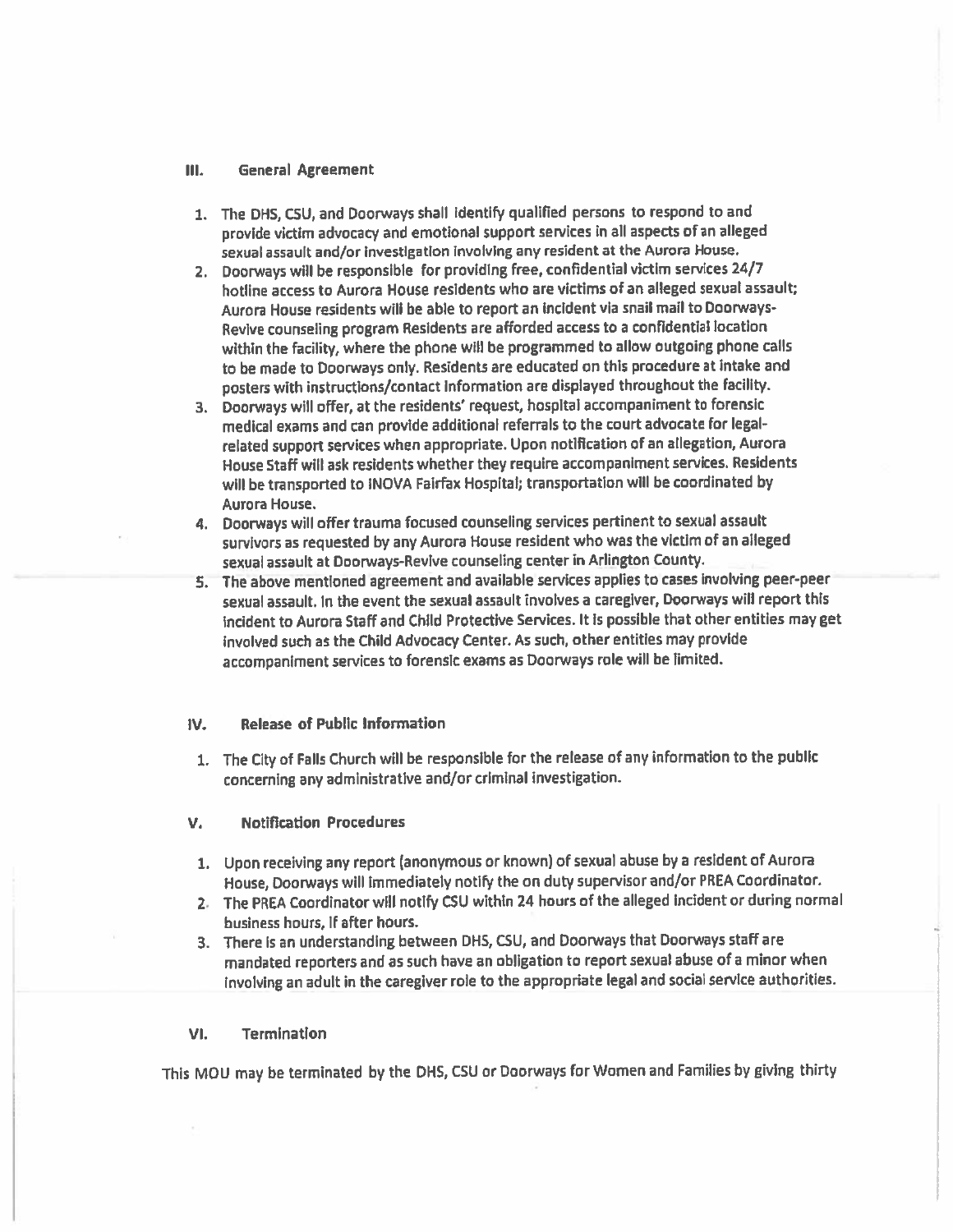(30) days written notice to the other departments;

#### VII. **Participating Agencies**

Doorways for Women and Families as the sole provider of victim support services as stipulated in "Purpose" shall ensure that all applicable requirements of the PREA Juvenile Regulations presented in Appendix A of this memorandum and specified in the background section are satisfied. By signing this MOU, the City of Falls Church agrees to follow the PREA Juvenile Regulations set forth above under "Background" to the extent that such regulations are applicable to the agency responsible for providing victim services to any resident where there are allegations of sexual abuse. Signatures contained on this MOU acknowledge the participation by the department represented and affirmation that the participating department and all members of that department will adhere to this MOU to their best ability.

Caroline Jones ( President & CEO Doorways for Women and Families

**Earl Conklin Director** Arlington/Fails Church Court Services Unit

Nancy Vincent **Director Falls Church Department of Human Services** 

Teresa Vaughan

**Group Home Manager Aurora House** 

**Date** 

Date

 $z / z$ <sup>1</sup> **Date**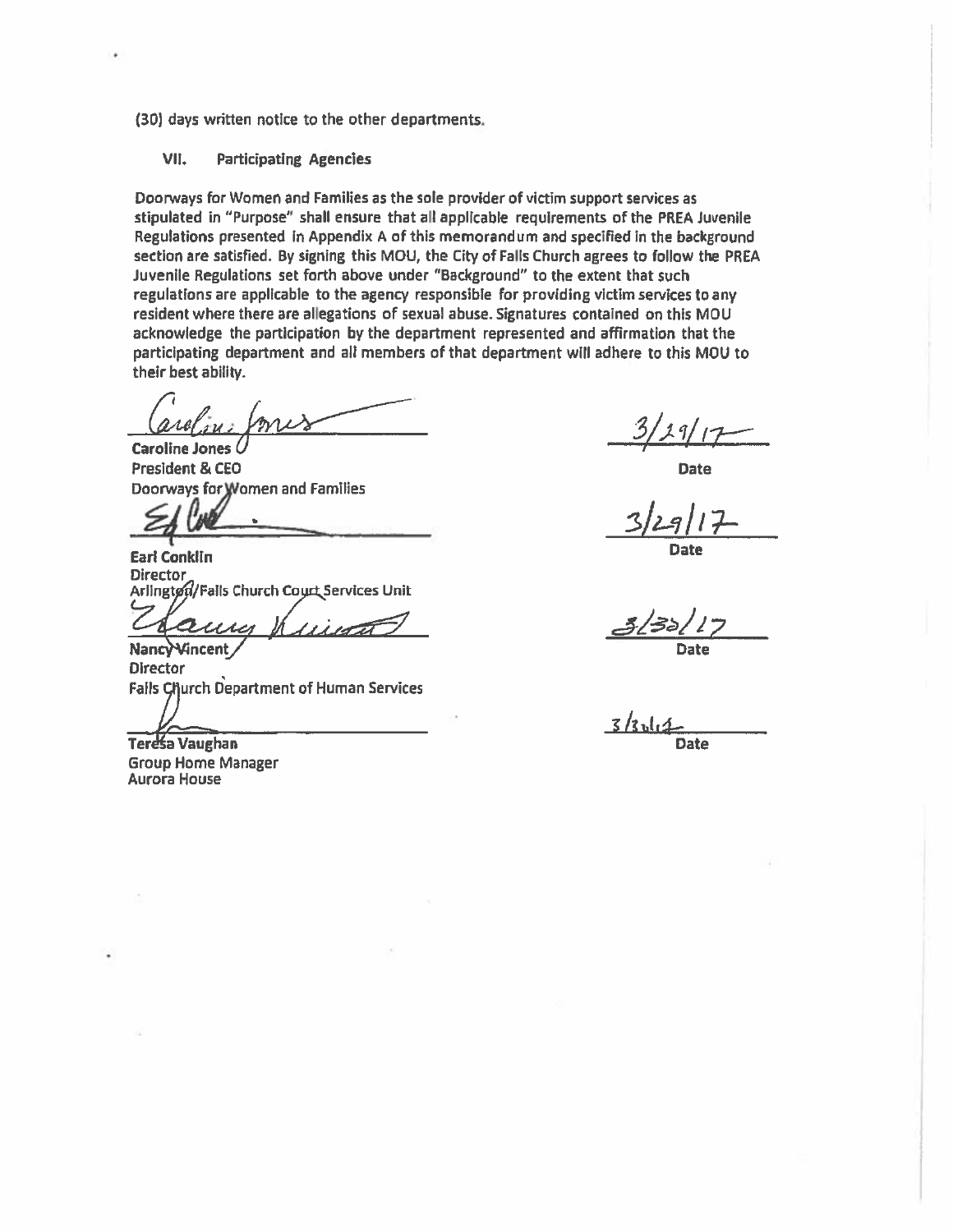#### **Appendix A**

6 115.6 Definitions related to sexual abuse

For purposes of this part, the term -

Sexual abuse includes -

- (a) Sexual abuse of an inmate, detainee, or resident by another inmate, detainee, or resident; and
- (b) Sexual abuse of an inmate, detainee, or resident by a staff member, contractor, or volunteer.
- (c) Sexual abuse of an inmate, detainee, or resident by another inmate, detainee, or resident includes any of the following acts, if the victim does not consent, is coerced into such act by overt or implied threats of violence, or is unable to consent or refuse:
	- i. Contact between the penis and the vulva or the penis and the anus, including penetration, however slight;
	- ii. Contact between the mouth and the penis, vulva, or anus;
	- iii. Penetration of the anal or genital opening of another person, however slight, by a hand, finger, object, or other instrument; and
	- iv. Any other intentional touching, either directly or through the clothing, of the genitalia, anus, groin, breast, inner thigh, or the buttocks of another person, excluding contact incidental to a physical altercation.

Sexual abuse of an inmate, detainee, or resident by a staff member, contractor, or volunteer includes any of the following acts, with or without consent of the inmate, detainee, or resident:

- (a) Contact between the penis and the vulva or the penis and the anus, including penetration, however slight;
- (b) Contact between the mouth and the penis, vulva, or anus;
- (c) Contact between the mouth and any body part where the staff member, contractor, or volunteer has the intent to abuse, arouse, or gratify sexual desire;
- (d) Penetration of the anal or genital opening, however slight, by a hand, finger, object, or other instrument, that is unrelated to official duties or where the staff member, contractor, or volunteer has the intent to abuse, arouse, or gratify sexual desire;
- (e) Any other intentional contact, either directly or through the clothing, of or with the genitalia, anus, groin, breast, inner thigh, or the buttocks, that is unrelated to official duties or where the staff member, contractor, or volunteer has the intent to abuse, arouse, or gratify sexual desire;
- (f) Any attempt, threat, or request by a staff member, contractor, or volunteer to engage in the activities described in paragraphs (a)-(e) of this section;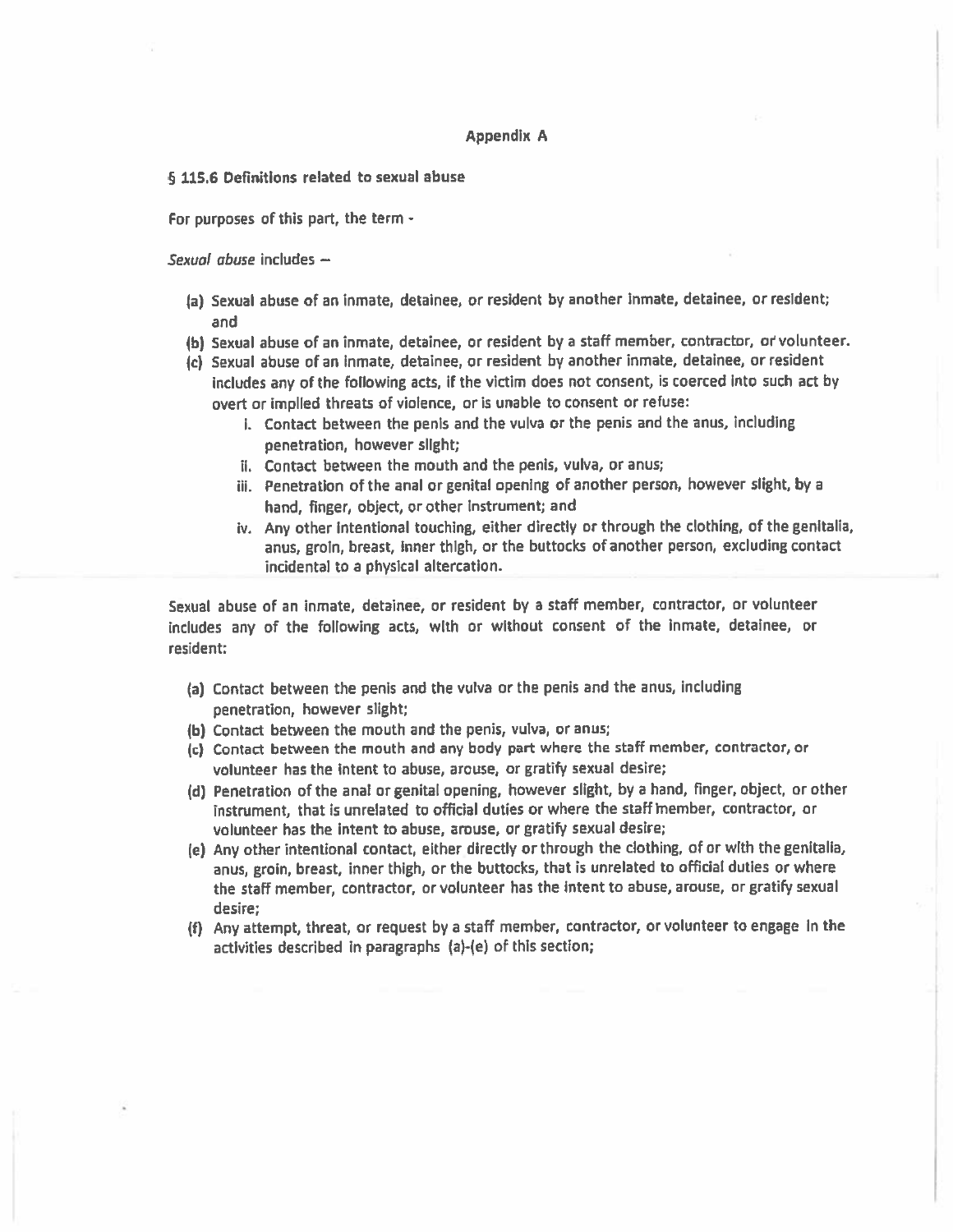be forwarded to authorities in accordance with mandatory reporting laws.

- (c) The agency shall maintain or attempt to enter into memoranda of understanding or other agreements with community service providers that are able to provide residents with confidential emotional support services related to sexual abuse. The agency shall maintain copies of agreements or documentation showing attempts to enter into such agreements.
- (d) The facility shall also provide residents with reasonable and confidential access to their attorneys or other legal representation and reasonable access to parents or legal guardians.

### § 115.354 Third-party reporting

 $k = 1$ 

 $+$ 

The agency shall establish a method to receive third-party reports of sexual abuse and sexual harassment and shall distribute publicly information on how to report sexual abuse and sexual harassment on behalf of a resident.

§ 115.382 Access to emergency medical and mental health services

- (a) Resident victims of sexual abuse shall receive timely, unimpeded access to emergency medical treatment and crisis intervention services, the nature and scope of which are determined by medical and mental health practitioners according to their professional judgment.
- (b) If no qualified medical or mental health practitioners are on duty at the time a report of recent abuse is made, staff first responders shall take preliminary steps to protect the victim pursuant to § 115.362 and shall immediately notify the appropriate medical and mental health practitioners.
- (c) Resident victims of sexual abuse while incarcerated shall be offered timely information about and timely access to emergency contraception and sexually transmitted infections prophylaxis, in accordance with professionally accepted standards of care, where medically appropriate.
- (d) Treatment services shall be provided to the victim without financial cost and regardless of whether the victim names the abuser or cooperates with any investigation arising out of the incident.

§ 115.383 Ongoing medical and mental health care for sexual abuse victims and abusers

- (a) The facility shall offer medical and mental health evaluation and, as appropriate, treatment to all residents who have been victimized by sexual abuse in any prison, jail, lockup, or juvenile facility.
- (b) The evaluation and treatment of such victims shall include, as appropriate, follow-up services, treatment plans, and, when necessary, referrals for continued care following their transfer to, or placement in, other facilities, or their release from custody.
- (c) The facility shall provide such victims with medical and mental health services consistent with the community level of care.
- (d) Resident victims of sexually abusive vaginal penetration while incarcerated shall be offered pregnancy tests.
- (e) If pregnancy results from conduct specified in paragraph (d) of this section, such victims shall receive timely and comprehensive information about and timely access to all lawful pregnancyrelated medical services.